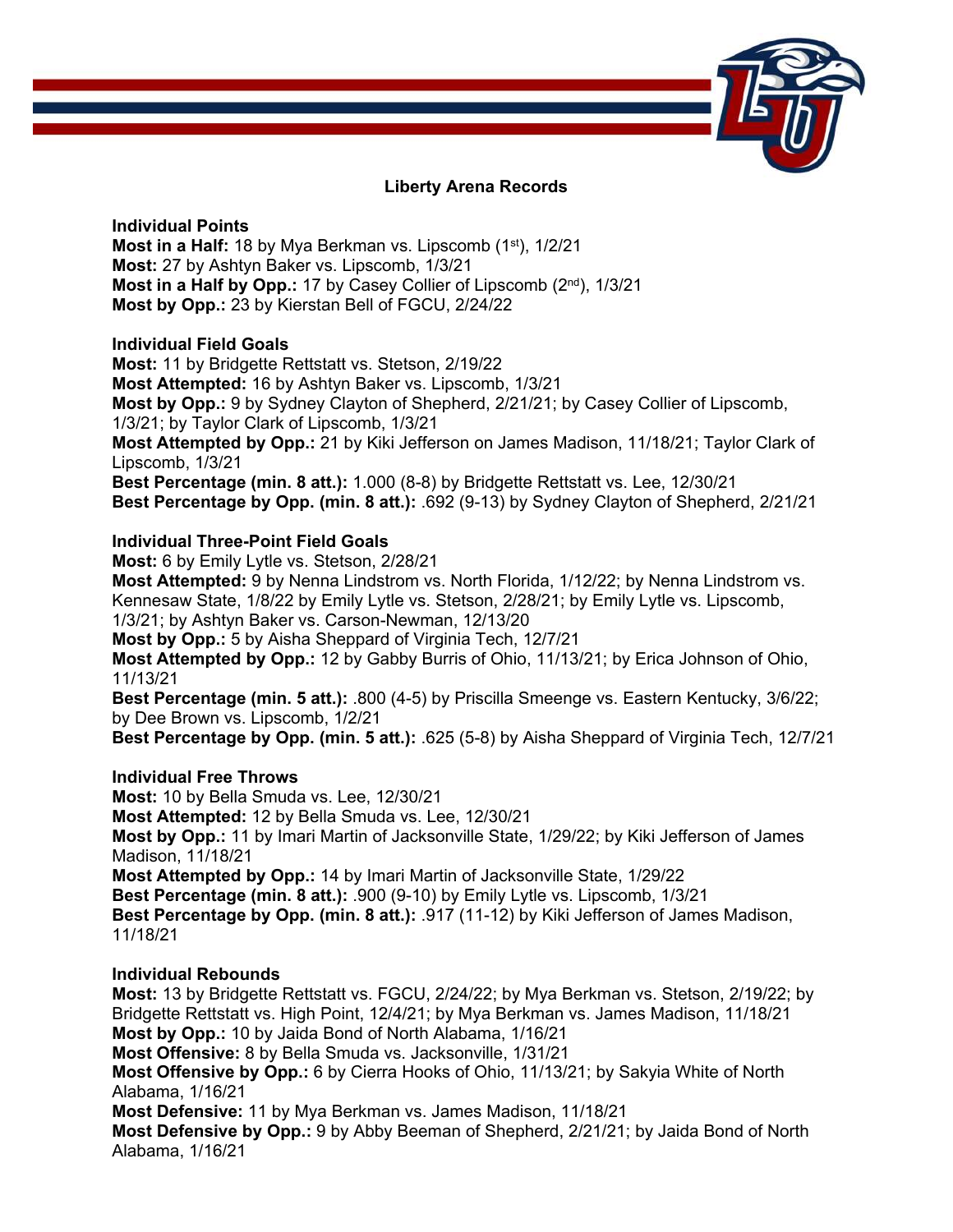## **Individual Assists**

**Most:** 8 by Kennedi Williams vs. Lee, 12/30/21; by Kennedi Williams vs. Hampton, 12/9/20; by Kennedi Williams vs. Norfolk State, 12/1/20

**Most by Opp.:** 7 by Hina Suzuki of North Alabama, 1/27/22; by Abby Beeman of Shepherd, 2/21/21

#### **Individual Steals**

**Most:** 3 (12 times, most recently by Bridgette Rettstatt and Priscilla Smeenge vs. Stetson, 2/19/22)

**Most by Opp.:** 5 by Taylor Hawks of Jacksonville, 1/19/22; by Cierra Hooks of Ohio, 11/13/21

## **Individual Blocks**

**Most:** 4 by Bella Smuda vs. High Point, 12/4/21 **Most by Opp.:** 4 by Kierstan Bell of FGCU, 2/24/22

## **Individual Turnovers**

**Most:** 7 by Mya Berkman vs. Jacksonville, 1/19/22 **Most by Opp.:** 8 by Jaiden Morris of Norfolk State, 12/1/20

**Team Points Most:** 89 vs. Belmont Abbey, 11/9/21 **Most by Opp.:** 69 by FGCU, 2/24/22 **Fewest:** 49 vs. Jacksonville, 1/19/22 **Fewest by Opp.:** 30 by Bluefield State, 12/14/21 **Most in a Half:** 47 vs. Belmont Abbey 11/9/21 (1<sup>st</sup>); vs. North Alabama, 1/16/21 (2<sup>nd</sup>) **Most in a Half by Opp:** 45 vs. Eastern Kentucky, 3/6/22 (2<sup>nd</sup>) **Fewest in a Half:** 16 vs. Jacksonville, 1/19/22 (2nd) **Fewest in a Half by Opp:** 9 vs. Bluefield State, 12/14/21 (1<sup>st</sup>)

**Team Field Goals Most:** 36 vs. Belmont Abbey, 11/9/21 **Most by Opp:** 24 by Lipscomb, 1/3/21 **Most Attempted:** 72 vs. North Alabama, 1/16/21 **Most Attempted by Opp:** 71 vs. James Madison, 11/18/21 **Best Percentage:** .533 (32-60) vs. Lipscomb, 1/2/21 **Best Percentage by Opp:** .442 (19-43) by Stetson, 2/19/22 **Worst Percentage:** .354 (17-48) vs. Jacksonville, 1/19/22 **Worst Percentage by Opp:** .196 (10-51) by Bluefield State, 12/14/21

**Team Three-Point Field Goals Most:** 14 vs. Carson-Newman, 12/13/20 **Most by Opp:** 10 by North Alabama, 1/27/22; by Lipscomb, 1/2/21 **Most Attempted:** 36 vs. Carson-Newman, 12/13/20 **Most Attempted by Opp:** 39 by Lipscomb, 1/2/21 **Best Percentage:** .500 (9-18) vs. Lipscomb, 1/2/21; (6-12) vs. Virginia Tech, 12/7/21 **Best Percentage by Opp:** .417 (5-12) vs. Jacksonville, 1/19/22 **Worst Percentage:** .167 (3-18) vs. Jacksonville, 1/30/21 **Worst Percentage by Opp:** .136 (3-22) by Hampton, 12/9/20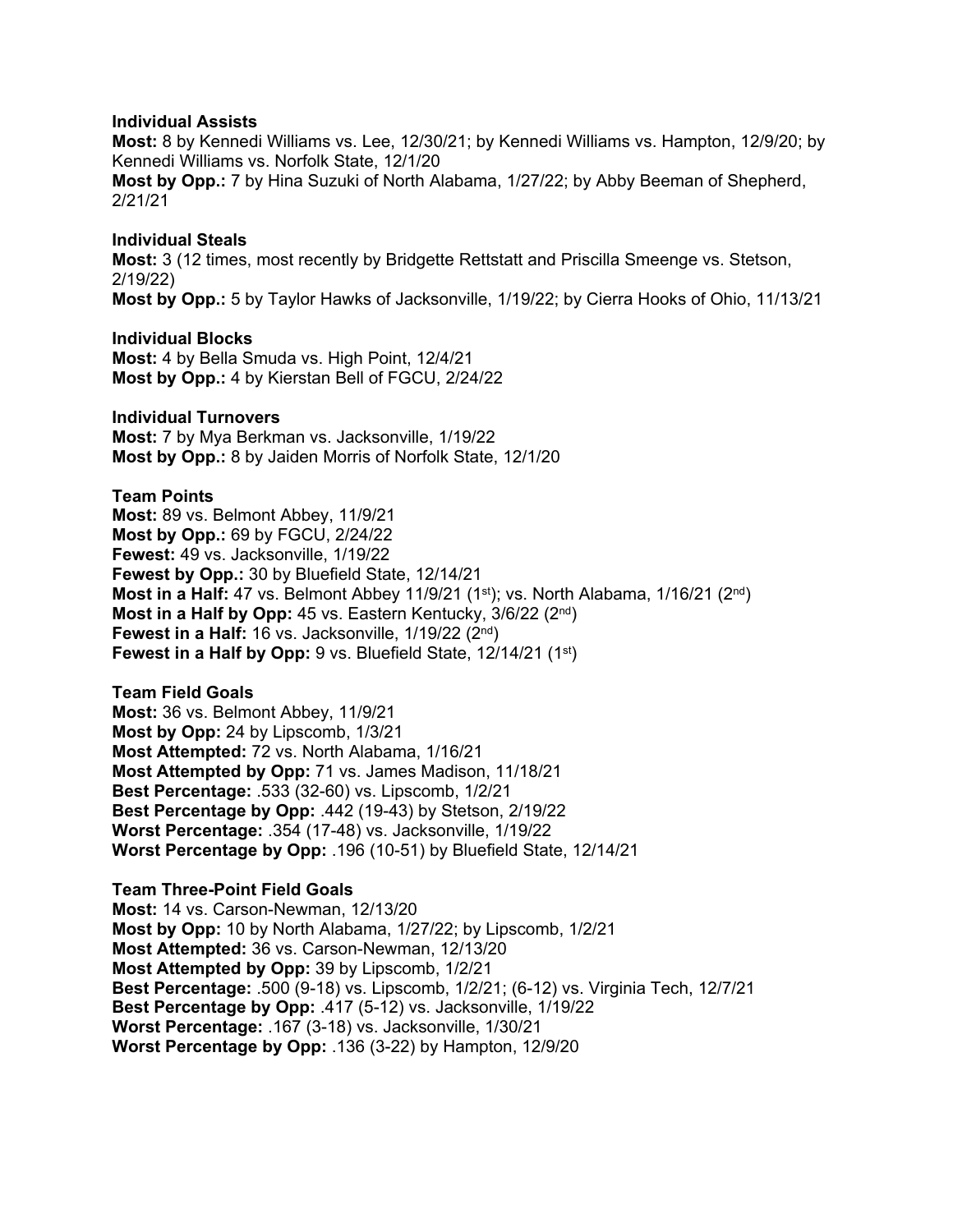**Team Free Throws Most Made:** 19 vs. Lipscomb, 1/3/21 **Most Made by Opp:** 25 by North Alabama, 1/16/21 **Fewest Made:** 4 vs. North Alabama, 1/27/22; vs. Kennesaw State, 1/8/22; vs. Bluefield State, 12/14/21; vs. High Point, 12/4/21 **Fewest Made by Opp:** 4 by Lee, 12/30/21 **Most Attempted:** 28 vs. Lipscomb, 1/3/21 **Most Attempted by Opp:** 28 by North Alabama, 1/16/21 **Fewest Attempted:** 6 vs. Kennesaw State, 1/8/22; vs. Bluefield State, 12/14/21 **Fewest Attempted by Opp:** 6 by Lee, 12/30/21 **Best Percentage:** .846 (11-13) vs. Shepherd, 2/21/21 **Best Percentage by Opp:** .893 (25-28) by North Alabama, 1/16/21 **Worst Percentage:** .316 (6-19) vs. Hampton, 12/9/20 **Worst Percentage by Opp:** .421 (8-19) by Jacksonville, 1/31/21

**Team Rebounds Most:** 53 vs. North Florida, 1/12/22; vs. James Madison, 11/18/21; vs. Hampton, 12/9/20 **Most by Opp:** 42 by Norfolk State, 12/1/20 **Most Offensive Rebounds:** 22 vs. Norfolk State, 12/1/20 **Most by Opp:** 23 by Norfolk State, 12/1/20 **Most Defensive Rebounds:** 42 vs. James Madison, 11/18/21 **Most by Opp:** 27 by Carson-Newman, 12/13/20

**Team Personal Fouls Most:** 22 vs. FGCU, 2/24/22 **Most by Opp:** 27 by Lipscomb, 1/3/21

**Team Assists Most:** 26 vs. Norfolk State, 12/1/20 **Most by Opp:** 15 by FGCU, 2/24/22

**Team Steals Most:** 13 vs. Belmont Abbey, 11/9/21 **Most by Opp:** 13 by Jacksonville, 1/19/22

**Team Blocked Shots Most:** 8 vs. Jacksonville, 1/19/22 **Most by Opp:** 7 by FGCU, 2/24/22

**Team Turnovers Most:** 22 vs. James Madison, 11/18/21; vs. Hampton, 12/9/20 **Most by Opp:** 27 by Carson-Newman, 12/13/20